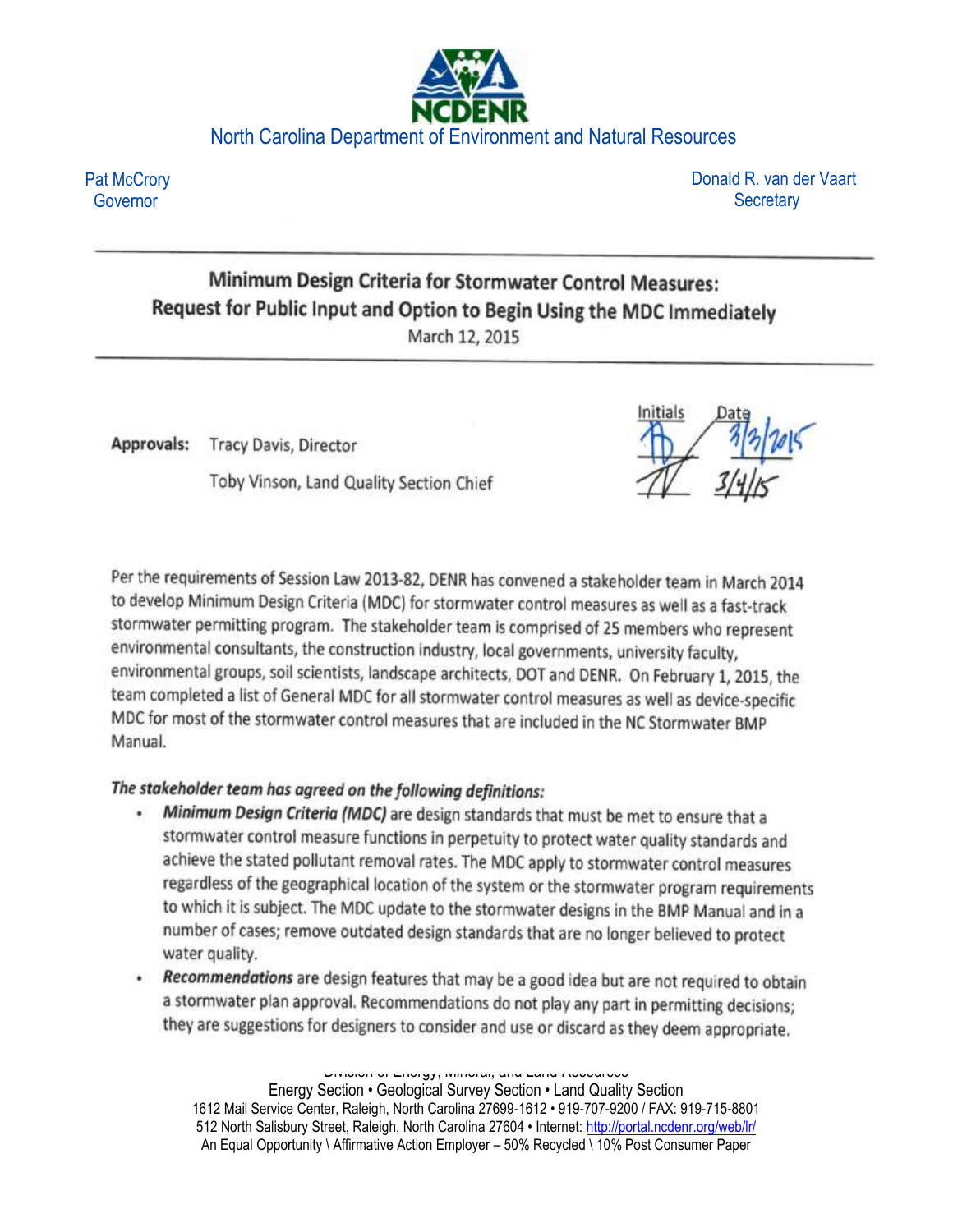DEMLR staff is incorporating the MDC into two important products:

- Updates to the DENR Stormwater Guidance Manual so that it is consistent with the MDC developed by the MDC Team.
- Rule-making to codify the MDC into the 15A NCAC 2H .1000 rules, which govern the design, construction and maintenance requirements for stormwater control measures.

On February 23, 2015, stakeholder team began developing a fast-track permitting process for issuing state stormwater permits with a minimized technical review when all stormwater control measures comply with all MDCs and the permit application is prepared and certified by a qualified individual.

## **Request for Public Input:**

DEMLR and the stakeholder team are requesting public input on the proposed MDC attached to the public notice. We would like to address any MDC that need clarification or correction as soon as possible. Please submit your suggestions and comments by June 12, 2015 to Annette Lucas at [annette.lucas@ncdenr.gov.](mailto:annette.lucas@ncdenr.gov)

## **Option to Begin Using the MDC Immediately:**

Under the Alternative Design Criteria provisions of 15A NCAC 2H .1008(h), stormwater management systems consisting of other control options or series of control options may be approved by the Director on a case-by-case basis. This approval shall only be given in cases where the applicant can demonstrate that the Alternative Design Criteria shall provide equal or better stormwater control, equal or better protection of waters of the state.

Effective immediately, designs for stormwater control measures that are submitted as part of a stateissued permit application shall be considered to provide equal or better protection of surface waters of the state if the design meets all of the General MDC for all Stormwater Control Measures as well as the device-specific MDC. Applicants who choose to follow the MDC rather than the NC Stormwater BMP Manual shall provide a complete permit application form with all of the required items, including plans and calculations that show compliance with the MDC. If the MDC are updated during the permitting process, the applicant will be allowed to follow the version of the MDC that was in place on the date the application was received by the state.

Because using the MDC is currently considered to be an alternative design, projects that follow the MDC are not eligible for the express permitting program.

If you have questions, please do not hesitate to contact Annette Lucas at (919) 807-6381 or [annette.lucas@ncdenr.gov.](mailto:annette.lucas@ncdenr.gov)

Attachment: Minimum Design Criteria for Stormwater Control Measures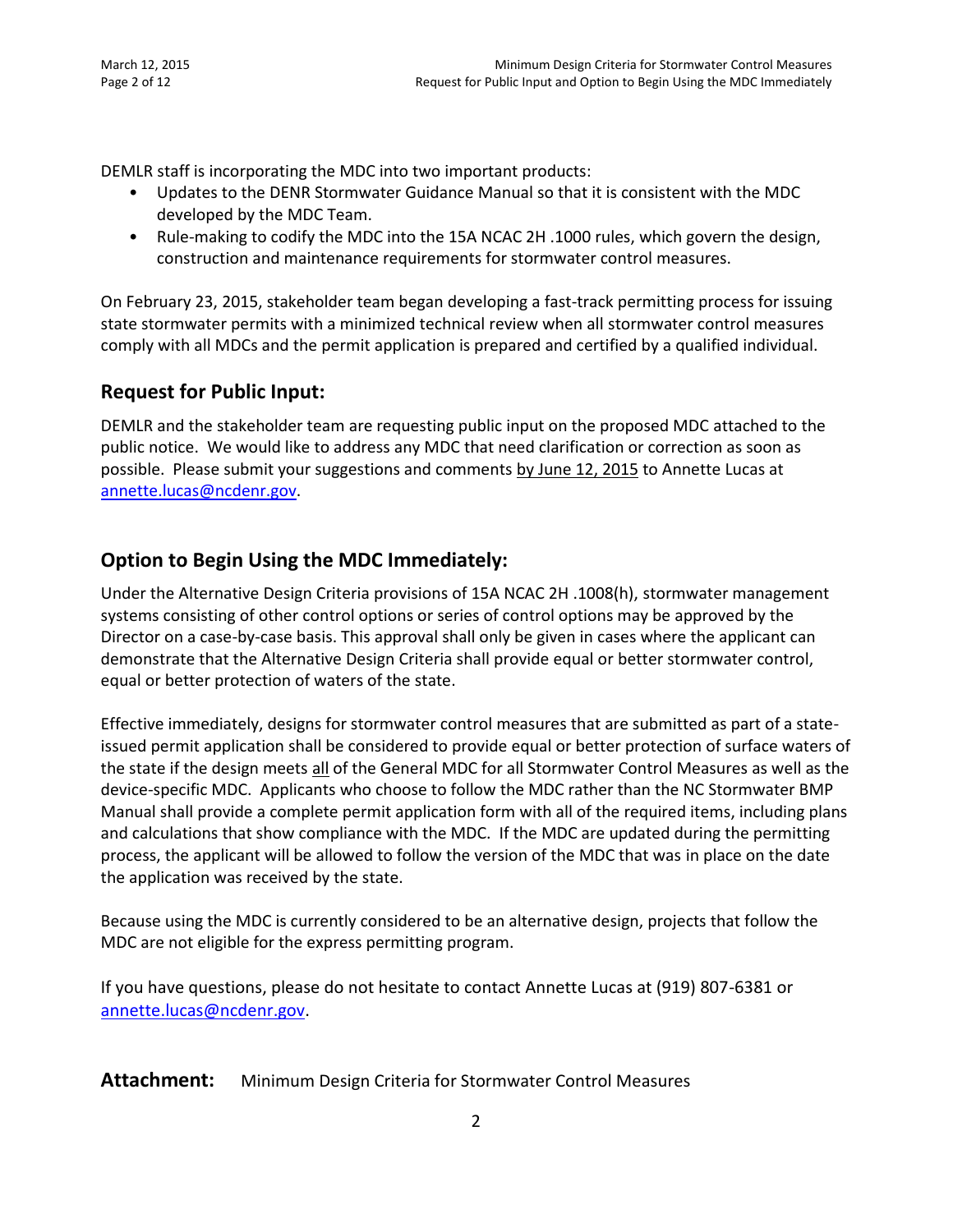# **Minimum Design Criteria as of February 20, 2015**

#### **GENERAL MDC FOR ALL STORMWATER CONTROL MEASURES (SCMs):**

- (1) PROGRAM REQUIREMENTS. The design of stormwater control measures shall meet the requirements for all projects as well as the specific program requirements for the stormwater programs to which the project is subject per the 15A NCAC 02H .1000 rules.
- (2) SIZING. The required treatment volume shall take into account the runoff at the ultimate build-out potential from all surfaces draining to the system. Drainage from off-site areas may be bypassed.
- (3) REQUIRED TREATMENT VOLUME. The required treatment volume for a development shall be calculated using one of the following methods:
	- i. The post-development runoff volume computed using the Simple Method with a design storm depth of, the 1-year, 24-hour storm in SA waters, 1.5" in Coastal Counties and 1.0" elsewhere;
	- ii. The difference between pre- and post-development runoff volume computed using the Natural Resources Conservation Service (NRCS) Curve Number Method with a design storm depth of the 1-year, 24-hour storm in SA waters and the  $90<sup>th</sup>$  percentile storm depth elsewhere; or
	- iii. Another engineering method if it is demonstrated to provide equivalent protection as (i) and (ii) above.
- (4) SHWT. SCMs shall not include an outlet structure that is set more than six inches below the SHWT unless it can be demonstrated that the device will not dewater waters of the state and that the design volume of the SCM will not be compromised by groundwater inflow.
- (5) CONTAMINATED SOILS. SCMs that infiltrate stormwater shall not be located on or in areas with currently contaminated soils.
- (6) SEPTIC DRAINFIELD: SCMs shall not be sited in the initial septic drainfield or in the designated repair area.
- (7) SIDE SLOPES. Side slopes stabilized with vegetative cover shall be no steeper than 3:1 (horizontal to vertical). Retaining walls or hardened slopes may be steeper than 3:1. Steeper vegetated slopes may be considered on a case-by-case basis provided that the applicant demonstrates that the soils and vegetation will remain stable in perpetuity.
- (8) EROSION PROTECTION. The areas receiving flow from the inlet and outlet devices shall be protected from erosion resulting from stormwater discharges.
- (9) EXCESS FLOWS. SCMs shall include an overflow or bypass device for inflow volumes in excess of the design volume, or, if applicable, the peak attenuation volume.
- (10) DRAWDOWN DEVICES. All drawdown devices shall be designed to prevent clogging.
- (11) DEWATERING. SCMs shall be designed with a device to draw down any water that is designed to pond water or that has the potential to pond water if soil media becomes clogged.
- (12) CLEAN OUT AFTER CONSTRUCTION. SCMs impacted by sedimentation and erosion control during the construction phase shall be cleaned out and converted to their approved design state.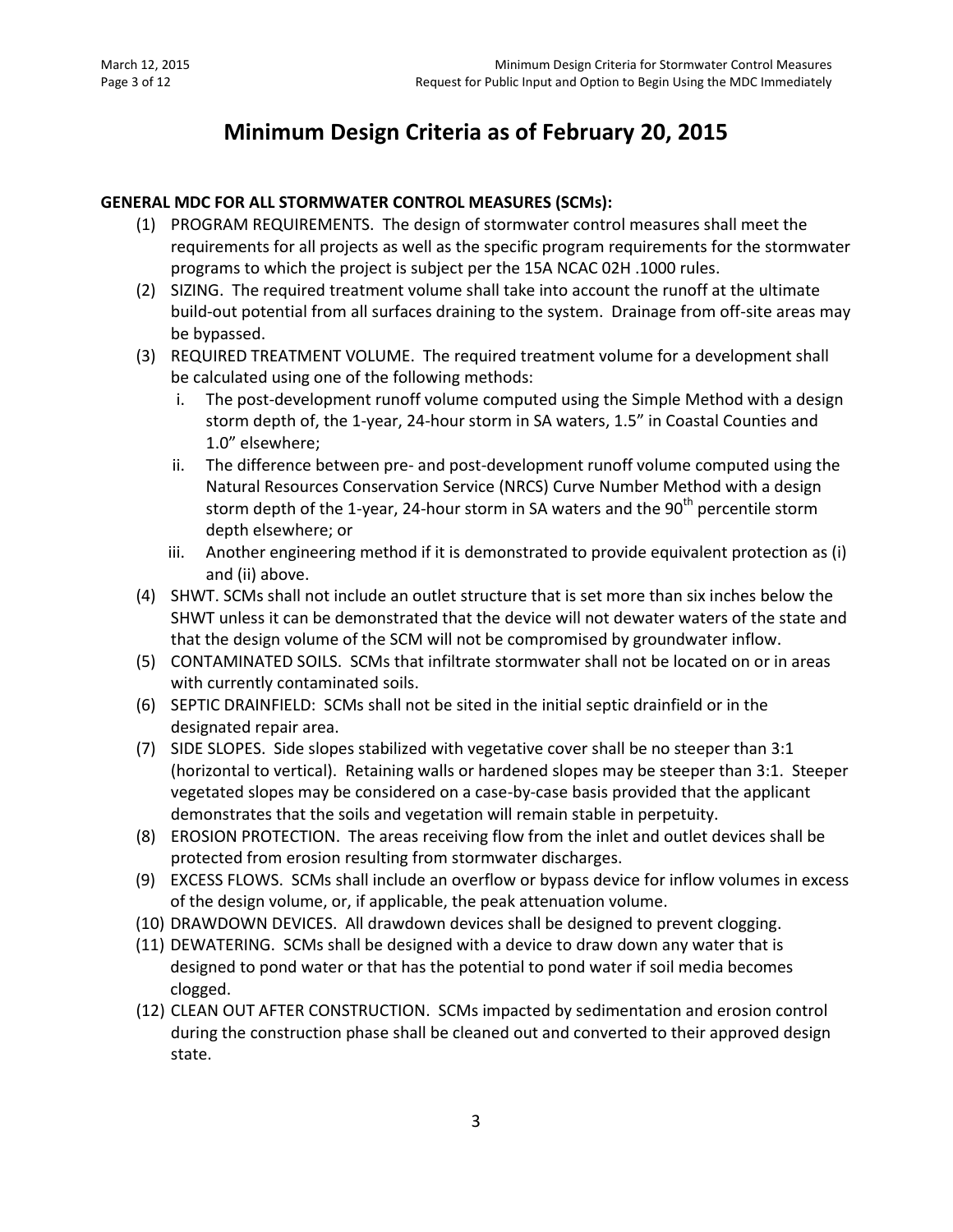- (13) COMPLIANCE WITH OTHER APPLICABLE REGULATORY PROGRAMS. Siting and design of SCMs shall comply with all applicable requirements under General Statutes 143-214.1, 143-214.7, and 143-215.3(a)(1).
- (14) EASEMENTS. All SCMs except for those located on single family lots shall be located in recorded easements and shall have recorded access easements to the nearest public right-ofway. These easements shall be granted in favor of the party responsible for operating and maintaining the stormwater management system. On residential lots, the plat shall include a note that an SCM will be used on the property with a typical detail attached.
- (15)OPERATION AND MAINTENANCE. An operation and maintenance (O&M) plan shall be provided for every SCM. An O&M plan shall cover all SCM components, including the perimeter of the device, inlet structure, pretreatment measures, main treatment area, outlet structure, vegetation, and discharge point. An O&M plan shall indicate the steps that shall be taken and who shall be responsible for restoring a stormwater system to design specification if a failure occurs. O&M plans shall include an acknowledgment by the responsible party and shall be signed and notarized. O&M plans shall be recorded on the plat.

#### **MDC FOR INFILTRATION SYSTEMS:**

- (1) SEPARATION FROM THE SHWT. The bottom of infiltration systems shall be a minimum of two feet above the SHWT. However, the separation can be relaxed to one foot if the applicant proves that the water table will subside to its pre-storm elevation in five days or less.
- (2) SOIL SUBGRADE SURFACE. The surface of the soil subgrade shall have a slope of less than or equal to two percent (level). Terraces and baffles may be installed to achieve a level subgrade.
- (3) PRETREATMENT. Pretreatment devices shall be provided to prevent clogging, except for stormwater conveyed from a rooftop. Pretreatment devices may include measures such as sumps in catch basins, gravel verges, screens on patio drains, filters, filter strips, grassed swales and forebays.
- (4) DRAW DOWN TIME AND SOIL INVESTIGATION. Infiltration systems shall be designed to completely dewater the design volume to the bottom of the infiltration device within 72 hours. A site-specific soil investigation shall be performed to establish the hydraulic properties and characteristics of the area in which the infiltration device will be sited.
- (5) PLACEMENT OF INFILTRATION MEDIA. In-situ soils may be removed and replaced with infiltration media or infiltration media may be placed on top of in-situ soils if the applicant demonstrates that the modified soil profile allows for drainage of the design volume within 72 hours.
- (6) OBSERVATION WELL. For infiltration devices located under the ground surface, a minimum of one inspection port shall be provided. Observation wells shall be capped.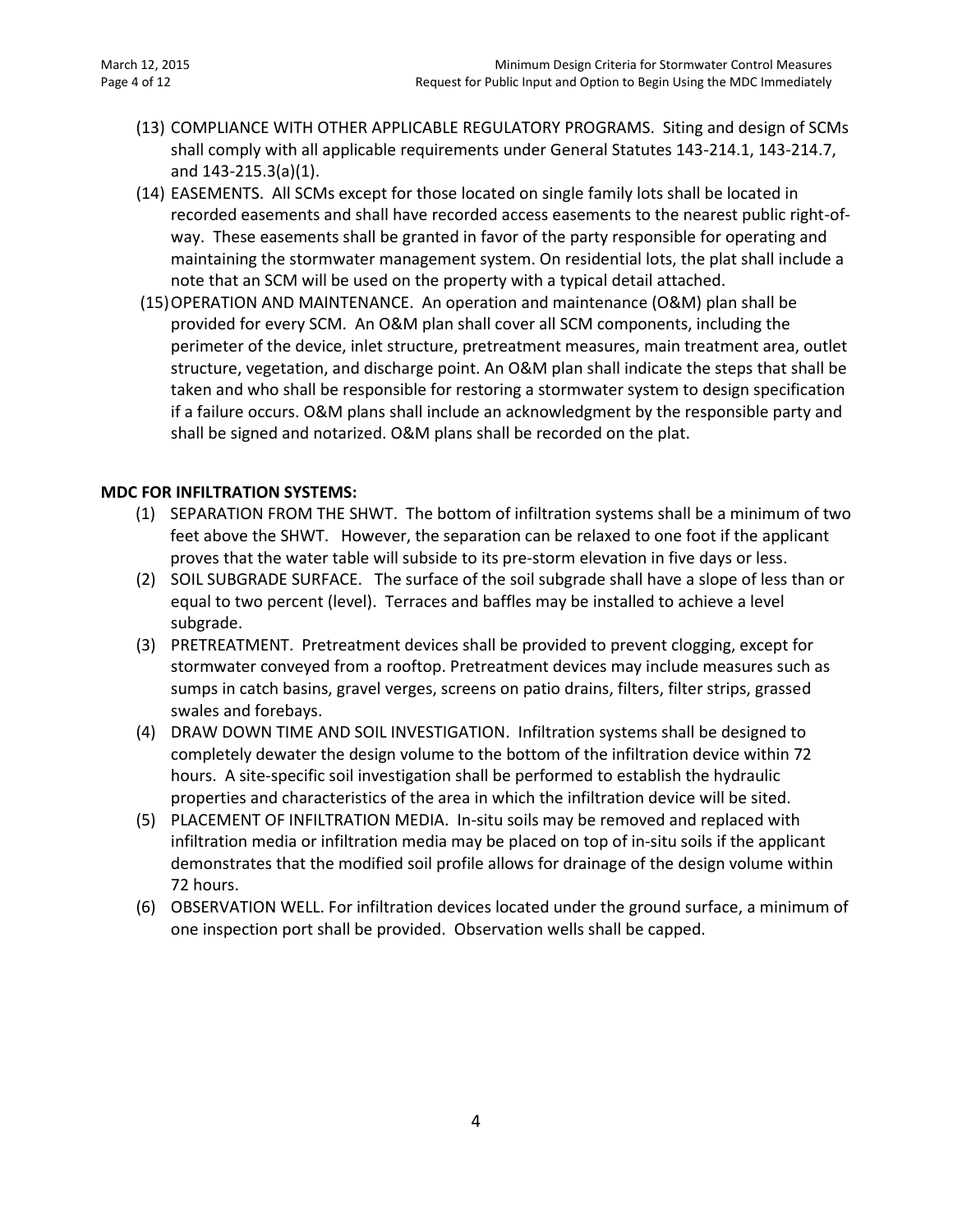#### **MDC FOR BIORETENTION CELLS:**

- (1) SEPARATION FROM THE SHWT. The bottom of bioretention cells shall be a minimum of two feet above the SHWT. However, the separation can be relaxed to one foot when the applicant can prove that the water table will subside to its pre-storm elevation in five days or less.
- (2) MAXIMUM PONDING DEPTH FOR DESIGN VOLUME. The maximum ponding depth for the design volume shall be 12 inches above the planting surface.
- (3) PEAK ATTENUATION DEPTH. Bioretention cells may store peak attenuation volume at a depth of up to 24 inches above the planting surface. The peak attenuation outlet shall be a maximum of 18 inches above the planting surface.
- (4) MEDIA DEPTH. The minimum depth of the media depends on the design and the receiving stream of the cell as follows:
	- i. Grassed cells with no internal water storage if the receiving water is class B, C, SB or SC with no supplementary classification: 18 inches;
	- ii. All other grassed cells with no internal water storage: 24 inches; or
	- iii. All tree/shrub cells and grassed cells with internal water storage: 36 inches.
- (5) MEDIA MIX. The media shall be a homogeneous soil mix with approximate volumes of: 75 to 85 percent medium to coarse washed sand (ASTM C33), 10 percent fines (silt and clay), and 5 to 15 percent organic matter (such as pine bark fines). If total nitrogen is the target pollutant, it is recommended to use 10 to 15 percent fines in the media mix.
- (6) MEDIA P-INDEX. The phosphorus index (P-index) for the media shall not exceed 30 in NSW waters and shall not exceed 50 elsewhere.
- (7) NO MECHANICAL COMPACTION. The media shall not be mechanically compacted. It is recommended to either water it or walk on it as it is placed.
- (8) MAINTENANCE OF MEDIA. The bioretention cell shall be maintained in a manner that results in a drawdown of at least one inch per hour at the planting surface.
- (9) PLANTING PLAN. The planting plan shall be designed to achieve 50 percent coverage with either canopy, ground cover, or a combination of canopy and ground cover at five years after planting. If sod is used, then it shall be a non-clumping, deep-rooted species.
- (10) UNDERDRAIN. An underdrain with internal water storage shall be installed unless it can be demonstrated that the in-situ soil infiltration rate is two inches per hour or greater immediately prior to the initial placement of the media. The internal water storage zone shall extend to a minimum of 18 inches below the planting surface.
- (11) MULCH. For tree/shrub bioretention cells, double or triple shredded hardwood mulch shall be used for the portion of the cell that will be inundated. Mulch shall be uniformly placed two to four inches deep.
- (12) CLEAN-OUT PIPES. At least one clean-out pipe shall be provided on each underdrain line. Clean out pipes shall be capped.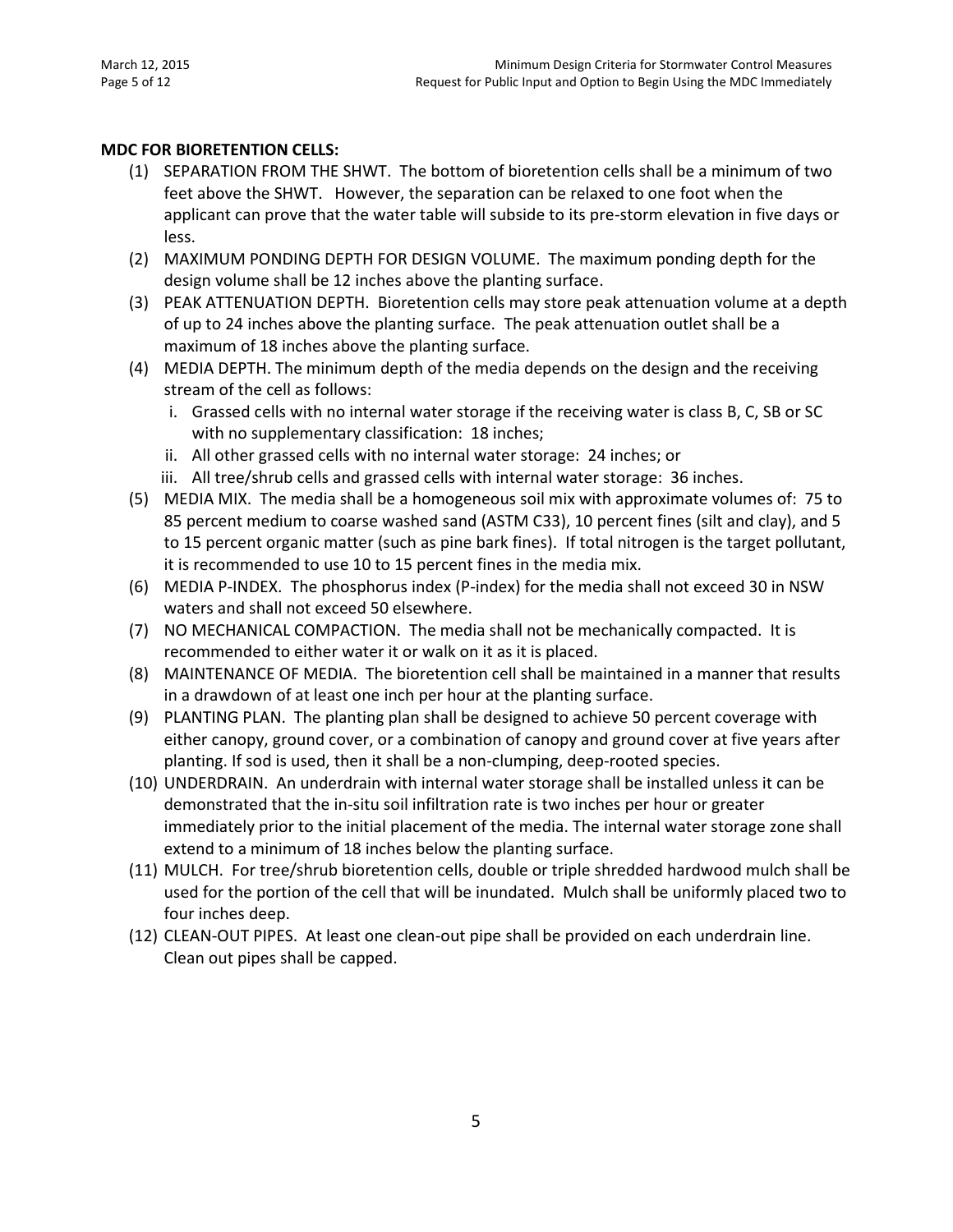#### **MDC FOR WET PONDS:**

- (1) PERMANENT POOL SURFACE AREA AND VOLUME. The permanent pool shall be sized using either:
	- i. The Hydraulic Retention Time (HRT) Method;
	- ii. The SA/DA and Average Depth Method; or
	- iii. Another engineering method if it is demonstrated to provide equivalent protection.
- (2) PERMANENT POOL DEPTH. The minimum depth of the permanent pool above the sediment storage elevation shall be three feet. The maximum depth of the permanent pool shall be 20 feet.
- (3) SEDIMENT STORAGE. The forebay and main pool shall have a minimum sediment storage depth of six inches.
- (4) LOCATION OF INLET AND OUTLET STRUCTURES. The inlet and outlet structures shall be located in a manner that avoids short circuiting.
- (5) PRETREATMENT. A forebay shall be included; its volume shall be approximately 20 percent of the total permanent pool volume, leaving approximately 80 percent of the volume in the main pool. The water flowing over or through the separation structure shall be at a nonerosive velocity.
- (6) VEGETATED SHELF. The pond shall be designed to provide for a vegetative shelf around the perimeter of the basin. This shelf shall be no steeper than 6:1 (horizontal to vertical) and shall consist of native vegetation. The minimum width shall be six feet.
- (7) DRAWDOWN TIME. The design volume shall draw down to the permanent pool level between two and five days.
- (8) DISCHARGE RATE. The pond shall discharge the storage volume at a rate equal to or less than the predevelopment discharge rate for the one-year, 24-hour storm. (Note the MDC team is still investigating this issue.)
- (9) FOUNTAINS. Fountains shall be designed such that they do not resuspend sediment or cause erosion in the pond.
- (10) TRASH RACK. A trash rack or other device shall be provided to prevent large debris from entering the outlet system.
- (11) VEGETATION. The following criteria apply to vegetation in and around the wet pond (Note: The MDC Team is still studying this item.):
	- i. Trees and woody shrubs shall not be planted on the dam structure;
	- ii. Wet ponds should incorporate a minimum of three diverse species of herbaceous vegetation on the vegetated shelf;
	- iii. A minimum of 50 plants per 200 square feet of shelf area shall be planted;
	- iv. Turf grass shall be provided on the tops of berms and on the exterior slopes of containment berms; and
	- v. Weeping love grass shall not be used on the vegetated side slopes because it does not provide long-term slope stabilization.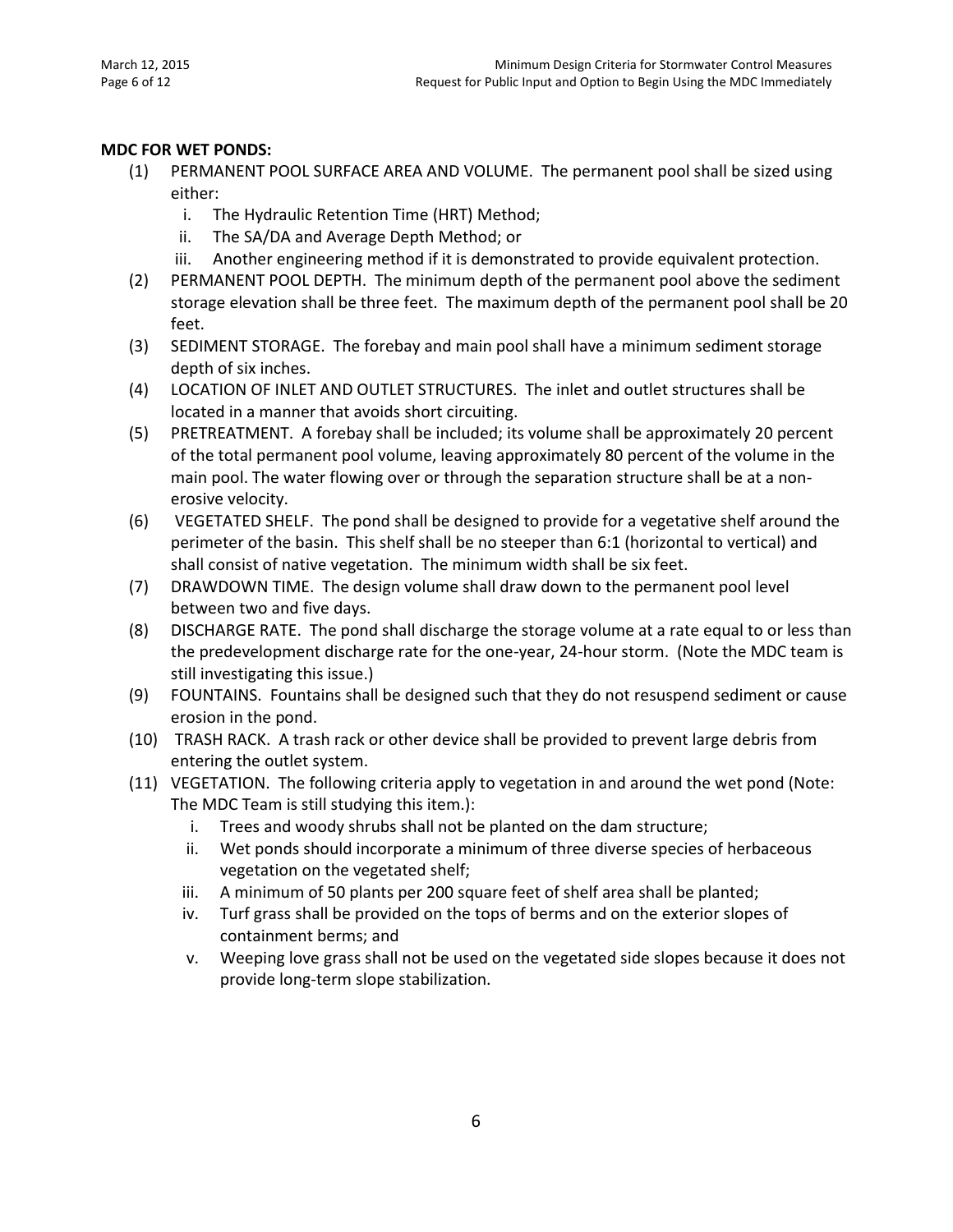#### **MDC FOR STORMWATER WETLANDS:**

- (1) TEMPORARY PONDING DEPTH AND SURFACE AREA. The ponding depth for the design volume shall be 15 inches above the permanent pool. The surface area of the wetland is based on the surface area at the designed temporary pool elevation. The surface area shall be sized sufficiently to limit the ponding depth to 15 inches.
- (2) PEAK ATTENUATION DEPTH. The wetland may be designed to temporarily pond peak attenuation volume at a depth exceeding 15 inches.
- (3) SOIL AMENDMENTS. The pH, compaction and other attributes of the first 12 inches depth of the soil shall be adjusted if necessary to promote plant establishment and growth.
- (4) LOCATION OF INLET AND OUTLET STRUCTURES. The inlet and outlet structures shall be located in a manner that avoids short circuiting.
- (5) FOREBAY. A forebay shall be provided at the inlet to the stormwater wetland. The forebay shall comprise approximately 10 to 15 percent of the wetland surface area as measured at the temporary pool elevation. The forebay shall be 24 to 40 inches in depth with respect to the permanent pool. The forebay entrance shall be deeper than the exit.
- (6) NON-FOREBAY DEEP POOLS. Deep pools shall be provided throughout the wetland. A deep pool shall be located adjacent to the outlet structure to prevent clogging. The non-forebay deep pools shall comprise 5 to 15 percent of the wetland surface area and shall be designed to retain water between storm events. The minimum depth of a deep pool at its deepest point is 18 inches below the top of the permanent pool.
- (7) SHALLOW WATER ZONE. The shallow water zone shall be zero to nine inches deep with respect to the permanent pool and shall comprise approximately 40 percent of the wetland surface area. It is recommended to only plant the six to nine inch depth range if there is an adjustable outlet structure to keep the permanent pool at a lower depth during the first year.
- (8) TEMPORARY INUNDATION ZONE. The temporary inundation zone shall be between 0 and 15 inches above the permanent pool elevation. The temporary inundation zones shall comprise approximately 30 to 45 percent of the surface area of the stormwater wetland.
- (9) DRAWDOWN TIME. The design volume shall draw down to the permanent pool level between two and five days.
- (10) DISCHARGE RATE. The wetland shall discharge the storage volume at a rate equal to or less than the predevelopment discharge rate for the one-year, 24-hour storm. (Note: The MDC Team is still studying this item.)
- (11) LANDSCAPING PLAN. A landscape plan prepared by a qualified design professional licensed in North Carolina shall be provided. The landscaping plan shall include the following:
	- i. Delineation of planting zones;
	- ii. Plant layout with species names and locations; and
	- iii. Total number and sizes of all plant species.
- (12) SHALLOW WATER PLANTINGS. The shallow water zone shall be planted at a minimum density of 50 herbaceous plants per 200 square feet (equivalent to 2 foot on center spacing). A biodegradable mat is recommended to hold the plantings in place. (Note: The MDC Team is still studying this item.)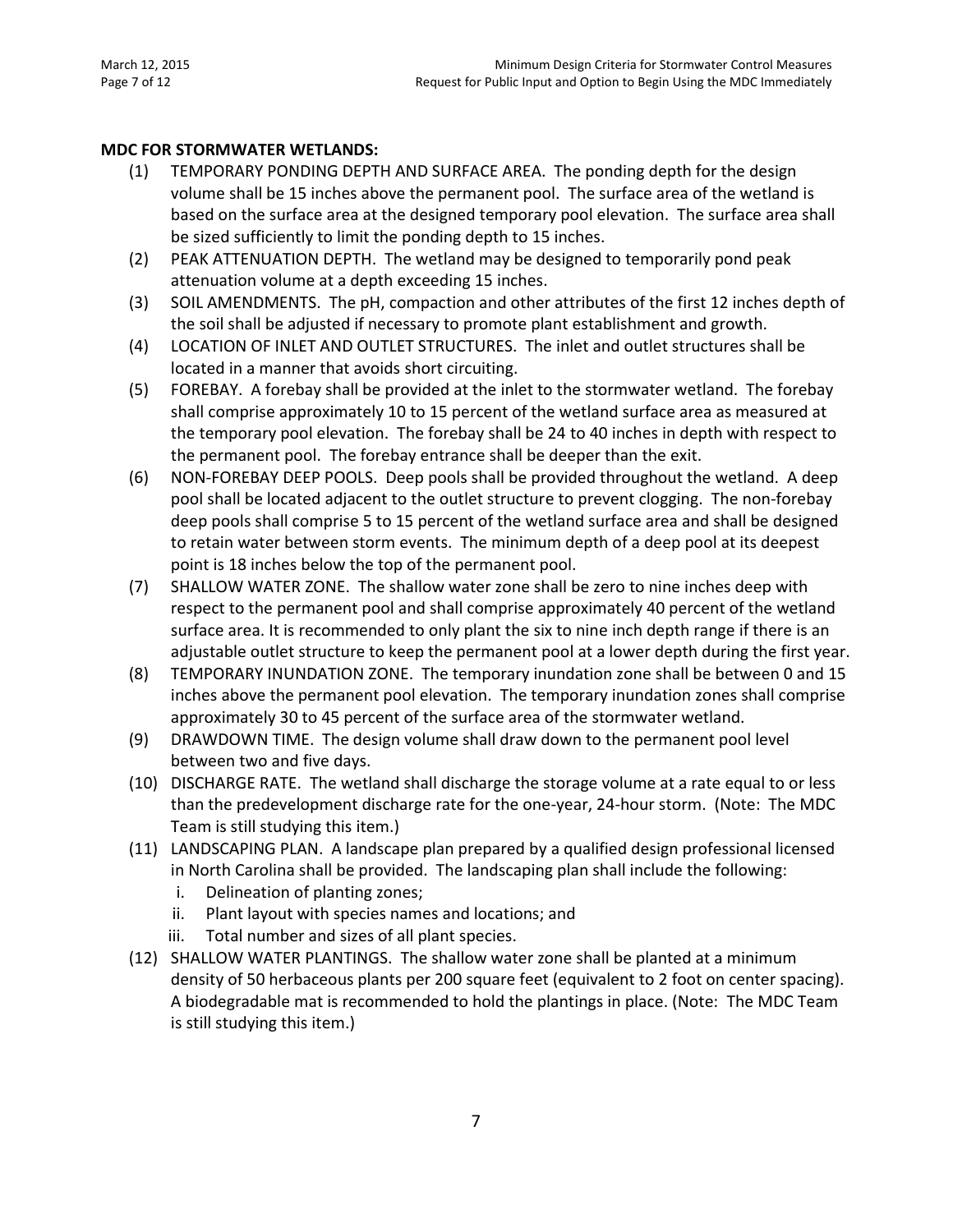- (13) TEMPORARY INUNDATION ZONE PLANTINGS. The temporary inundation zone shall be planted according to one of the following options (Note: The MDC Team is still studying this item.):
	- i. 50 herbaceous plants per 200 square feet (equivalent to 2 foot on center spacing);
	- ii. 8 shrubs per 200 square feet (equivalent to 5 foot on center spacing); or
	- iii. One tree and 40 grass-like herbaceous plants per 100 square feet.
- (14) VEGETATION. The following requirements apply to vegetation:
	- i. Trees and woody shrubs shall not be planted on the dam structure;
	- ii. Cattails shall not be planted;
	- iii. Turf grass shall be provided on the tops of berms and on the exterior slopes of dams; and
	- iv. Weeping love grass shall not be planted on vegetated side slopes.
- (15) TRASH RACK. A trash rack or other device to trap debris shall be provided on piped outlet structures.

#### **MDC FOR LEVEL SPREADER-FILTER STRIPS**

- (1) LEVEL SPREADER LENGTH. The level spreader shall be ten feet in length per cubic feet per second of stormwater flow that is directed to it. A level spreader that receives flow directly from the drainage area shall be sized based on the flow rate during the 0.75 inch per hour storm, with a flow bypass system for larger storm events. A level spreader that receives flow from an SCM shall be sized based on the draw down rate of the design volume, with a flow bypass for larger storm events. A flow bypass system is not needed if the level spreader is sized to handle the flow during 10-year storm event.
- (2) BLIND SWALE. Immediately upslope of the level spreader, there shall be a blind swale or other method of ponding water. The blind swale shall be designed to provide for uniform overtopping of the level spreader.
- (3) LEVEL SPREADER SPECIFICATIONS. The lip of the level spreader shall be at a uniform elevation with a construction tolerance of plus or minus ¼" at any point along its length. The level spreader shall be constructed of concrete or other stable material.
- (4) LEVEL SPREADER SHAPE. The level spreader shall be straight or convex.
- (5) TRANSITION ZONE. Immediately downslope of the level spreader, there shall be a one to three inch drop followed by an area that is protected against erosion via aggregate or high performance turf reinforcement matting. The minimum width of this protected area is 12 inches.
- (6) MINIMUM WIDTH OF THE FILTER STRIP. The minimum width measured perpendicular to the level spreader lip of the filter strip shall be 30 feet.
- (7) NO DRAWS OR CHANNELS IN THE FILTER STRIP. The filter strip shall not contain draws or channels.
- (8) FILTER STRIP SPECIFICATIONS. Filter strips shall be graded with a uniform transverse slope of eight percent or less. The pH, compaction and other attributes of the first 12 inches of the soil shall be adjusted if necessary to promote plant establishment and growth. The filter strip and side slopes shall be planted with non-clumping, deep-rooted grass sod.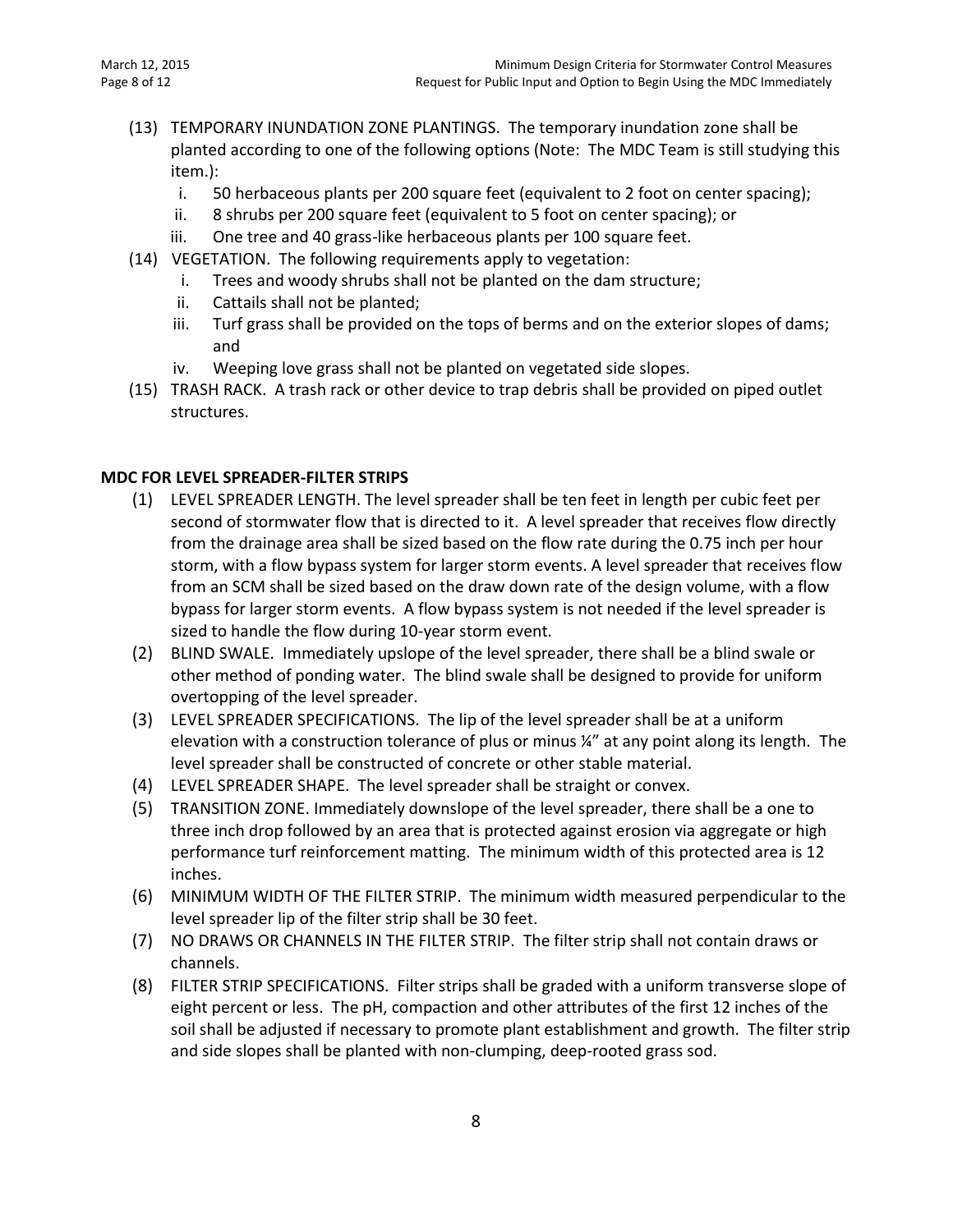#### **MDC FOR PERMEABLE PAVEMENT**

- (1) SHWT REQUIREMENTS FOR INFILTRATING PAVEMENT SYSTEMS. The soil subgrade surface for permeable pavement designed for infiltration shall be a minimum of two feet above the SHWT. However, the separation can be relaxed to one foot when the applicant can prove that the water table will subside to its pre-storm elevation in five days or less.
- (2) SHWT REQUIREMENTS FOR DETENTION PAVEMENT SYSTEMS. The soil subgrade surface for permeable pavement designed for detention shall be a minimum of one foot above the SHWT.
- (3) SOIL SUBGRADE SURFACE. The soil subgrade surface shall have a slope of less than or equal to two percent (level).
- (4) STONE BASE. Washed aggregate base materials shall be used.
- (5) PAVEMENT SURFACE. The proposed pavement surface shall have a demonstrated infiltration rate of at least 50 inches per hour using a head less than or equal to 4 inches.
- (6) RUNOFF FROM ADJACENT BUA. Permeable pavement may be designed to receive runoff from other BUA at a ratio of 1:1 of additional BUA to permeable pavement area. Screened rooftop runoff shall not be subject to the 1:1 loading limitation.
- (7) RUNOFF FROM ADJACENT PERVIOUS AREAS. Runoff from adjacent pervious areas shall be prevented from reaching the permeable pavement except for incidental, unavoidable runoff from stable vegetated areas.
- (8) INSPECTIONS AND CERTIFICATION. After installation, permeable pavement shall be protected from sediment deposition until the site is completed and stabilized. An in-situ infiltration permeability test shall be conducted on the pavement after site stabilization.
- (9) DRAW DOWN TIME AND SOIL INVESTIGATION FOR INFILTRATING PAVEMENT SYSTEMS. Infiltrating pavement systems shall be designed to completely dewater the design volume to the bottom of the infiltration device within 72 hours. A site-specific subsoil investigation shall be performed prior to placement of the stone base to establish the hydraulic properties and characteristics of the subsoil. The pavement surface shall not be overtopped during the design storm.
- (10) PLACEMENT OF INFILTRATION MEDIA. In-situ soils may be removed and replaced with infiltration media or infiltration media may be placed on top of in-situ soils if the applicant can demonstrate that the modified soil profile allows for drainage of the design volume within 72 hours.
- (11) OBSERVATION WELL. Permeable pavement shall be equipped with a minimum of one observation well at the low point in the system. If the subgrade is terraced, then there shall be one observation well for each terrace. Observation wells shall be capped.
- (12) DETENTION SYSTEMS. Pavement systems may be designed to detain stormwater in the aggregate for a period of two to five days.
- (13) EDGE RESTRAINTS. Edge restraints shall be provided around the perimeter of permeable interlocking concrete pavers (PICP) and grid pavers as well as anywhere permeable pavement (of any type) is adjacent to conventional asphalt.
- (14) RECOMMENDATION: CONTRACTORS. The use of certified and qualified contractors in accordance with industry standard documents shall be required and noted on both project plans and specifications.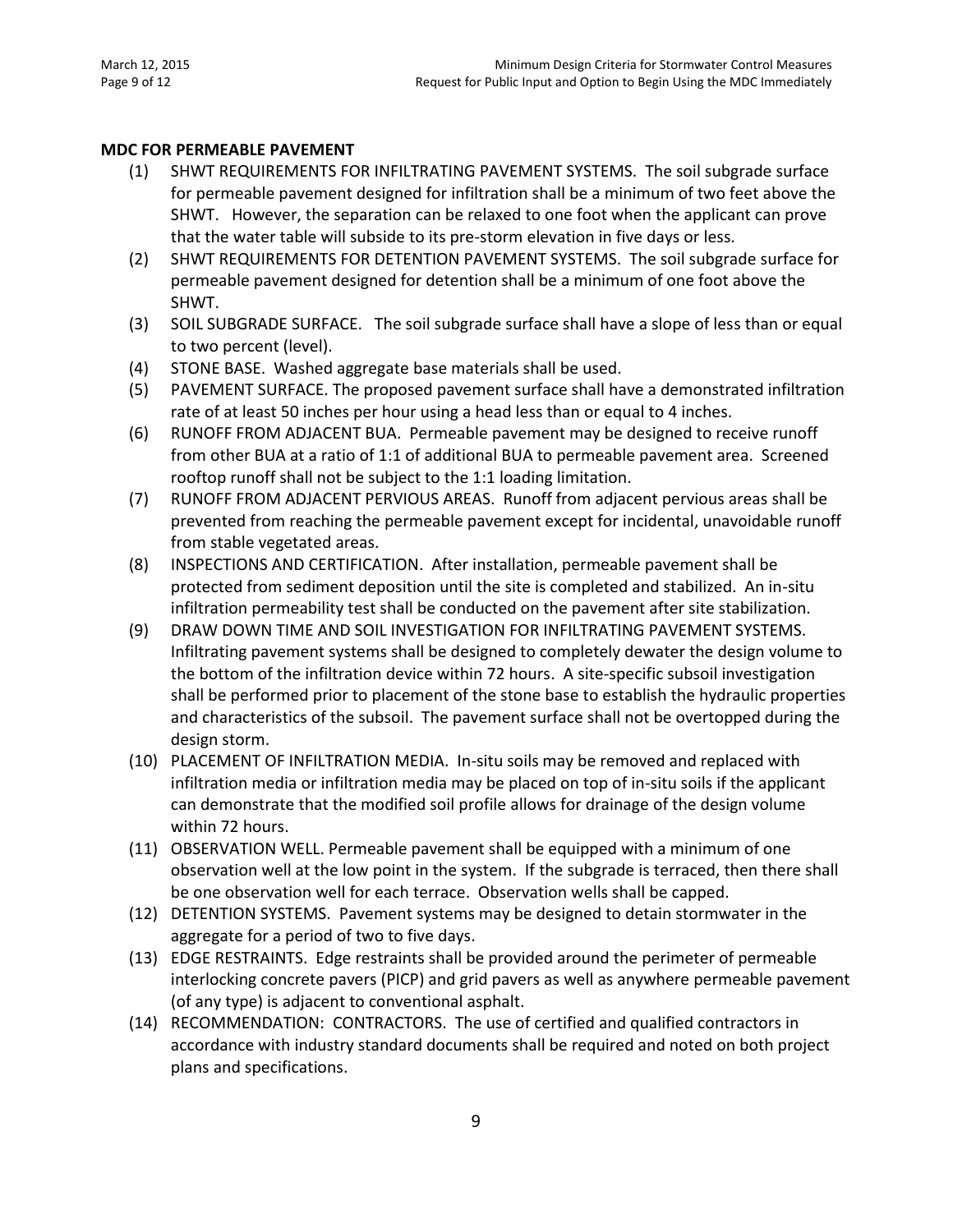- (15) RECOMMENDATION: GRADING WHEN DRY. The soil subgrade for infiltrating permeable pavement systems shall be graded when there is no precipitation. The aggregate base and permeable surface course should be completed as quickly as possible to reduce risk of soil subgrade compaction.
- (16) RECOMMENDATION: SITING. Permeable pavement should not be installed in those areas where toxic pollutants are stored or handled.
- (17) RECOMMENDATION: EDUCATE THE OWNER. The owner should be educated about the ongoing maintenance needs associated with permeable pavement systems; for example, not placing particulate matter on the pavement, allowable pavement loading rates, etc.
- (18) RECOMMENDATION: PERMEABLE CONCRETE AND ASPHALT SPECIFICATION. For permeable concrete, the mix design should be in accordance with the latest version of ACI 522.1 *Specification for Pervious Concrete*. For permeable asphalt, the mix design should be in accordance with NAPA's *Porous Asphalt Pavements for Stormwater Management* and CAPA's *Porous Asphalt Guide Specification*.
- (19) RECOMMENDATION: DOWNSPOUT OUTLETS. Downspout outlets or ground level impervious surfaces should not drain more than 1,000 square feet to a single point onto the permeable pavement.

#### **MDC FOR SAND FILTERS**

- (1) SHWT SEPARATION. The SHWT shall be at least two feet below the bottom of the sand filter for open-bottom designs and one foot below the bottom of the sand filter for closed-bottom designs. Exceptions to the one foot SHWT separation may be made if the sand filter does not drain the water table and it does not float.
- (2) PEAK ATTENTUATION. Sand filters may store peak attenuation volume above the design volume depth.
- (3) TWO CHAMBER SYSTEM. The sand filter shall include a sediment chamber and a sand chamber. It is recommended to provide equivalent storage volume in each chamber.
- (4) SEDIMENT/SAND CHAMBER SIZING. The volume of water that can be stored in the sediment chamber and the sand chamber above the sand surface combined shall be 0.75 times the design volume. The elevation of bypass devices shall be set above the ponding depth associated with this volume.
- (5) MAXIMUM PONDING DEPTH. The maximum ponding depth from the top of the sand to the outlet elevation shall be six feet.
- (6) FLOW DISTRIBUTION. Incoming stormwater shall be evenly distributed over the surface of the sand chamber.
- (7) SAND MEDIA SPECIFICATION. Sand media shall meet ASTM C33.
- (8) MEDIA DEPTH. The filter bed shall have a minimum depth of 18 inches, with a minimum depth of sand above the underdrain pipe of 12 inches.
- (9) MAINTENANCE OF MEDIA. The sand filter shall be maintained in a manner that results in a drawdown of at least two inches per hour at the sand surface.
- (10) CLEAN-OUT PIPES. At least one clean-out pipe shall be provided on each underdrain line. Clean out pipes shall be capped.
- (11) RECOMMENDATION: INTERNAL WATER STORAGE. An underdrain with internal water storage may be installed if the in-situ soil infiltration rate is two inches per hour or greater immediately prior to the initial placement of the media.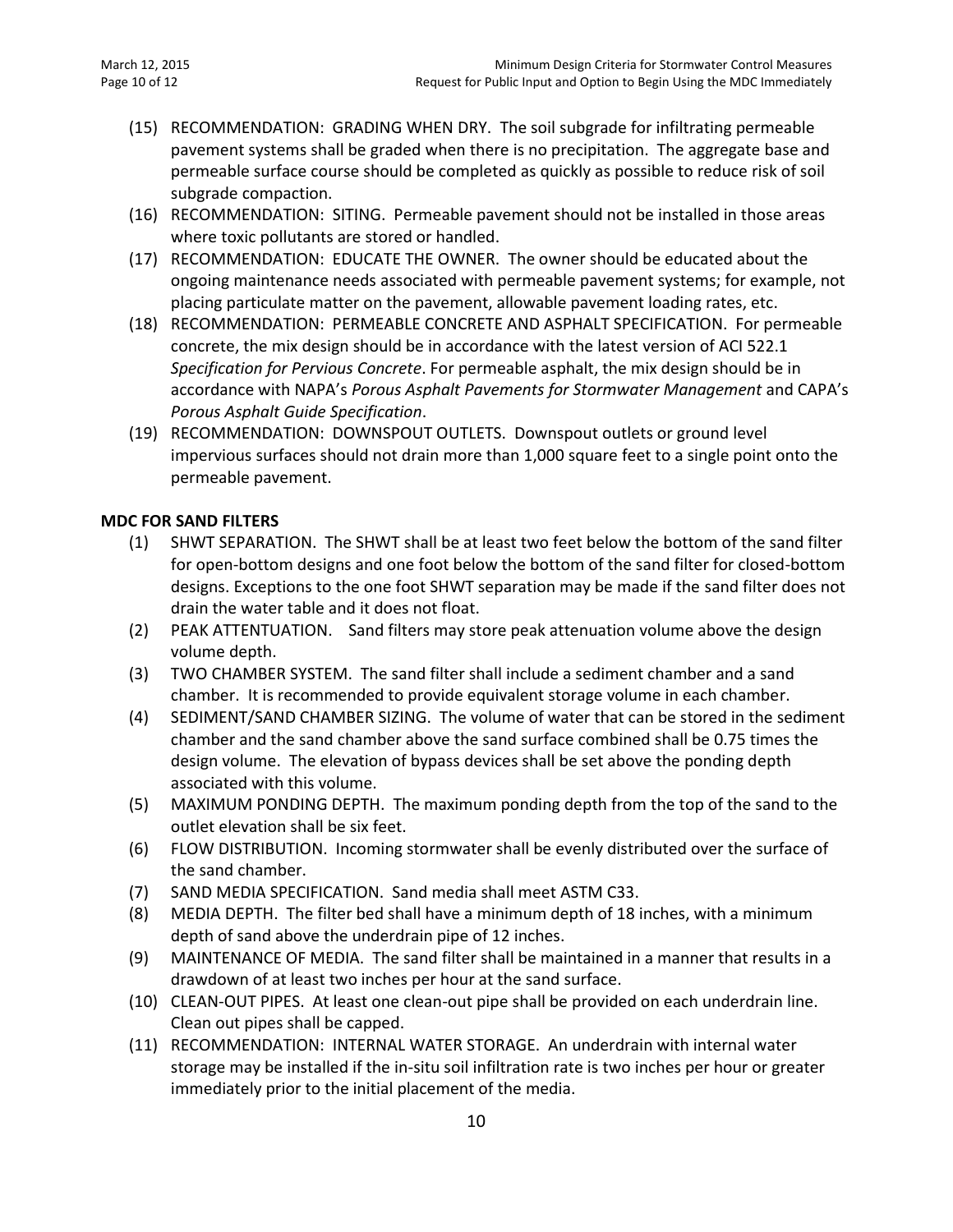#### **MDC FOR POLLUTANT REMOVAL SWALES**

- (1) DESIGN STORM INTENSITY. The design storm intensity shall be 0.75 inch per hour.
- (2) HYDRAULIC RESIDENCE TIME. Minimum Hydraulic Residence Time shall be four minutes.
- (3) FLOW DEPTH. Flow depth for the design storm intensity may not exceed six inches.
- (4) CROSS-SECTIONAL SIDE SLOPES. Cross-sectional side slopes stabilized with vegetative cover shall be no steeper than 3:1 (horizontal to vertical). Steeper vegetated slopes may be considered on a case-by-case basis provided that it is demonstrated that the soils and vegetation will remain stable in perpetuity.
- (5) SHAPE. Swales shall be trapezoidal with a maximum bottom width of six feet.
- (6) SWALE LENGTH. Swale length shall be determined based on a minimum hydraulic retention time of four minutes.
- (7) SEASONAL HIGH WATER TABLE. Swales shall not be excavated below the SHWT.
- (8) GRASS SPECIFICATION. The grass species in the swale shall be non-clumping, deep-rooted and rigid.
- (9) GRASS HEIGHT. Grass height shall be managed at an average of six inches. The grass shall not be cut lower than four inches.
- (10) CONVEYANCE OF LARGER STORMS. Swales shall non-erosively pass the ten-year storm.
- (11) SWALES DESIGNED AS OTHER SCMS. Any swale may be designed in accordance with the MDC for bioretention cells, infiltration systems or stormwater wetlands, and the design volume may be credited in accordance with the appropriate device.
- (12) RECOMMENDATION: FREEBOARD. Swales shall provide a minimum freeboard of six inches for the ten-year storm.

#### **MDC FOR GREEN ROOFS**

- (1) MEDIA SPECIFICATION. The maximum organic fraction of the media shall be ten percent by volume.
- (2) DESIGN VOLUME. The design volume for a green roof shall equal the media depth times the plant available water (PAW). The maximum rainfall depth that can be treated by a green roof is 1.5 inches.
- (3) MINIMUM MEDIA DEPTH. The minimum media depth shall be four inches if the roof will not be irrigated or three inches if the roof will be irrigated.
- (4) VEGETATION SPECIFICATION. The planting plan shall be designed to achieve a 75 percent vegetative cover within two years.
- (5) SLOPE. The green roof shall have a slope (or pitch) of no greater than eight percent unless a container system designed for a greater slope is used.
- (6) RECOMMENDATION: PROTECTION OF ROOF DRAINAGE. The green roof system shall include elements that protect roof drainage features such as inlets, gutters, pipes from intrusion by vegetation roots and growing media.
- (7) RECOMMENDATION: CONSTRUCTION PHASING. Green roofs should be the final portion of the roof system installed to prevent excessive trampling of vegetation and compaction of media.
- (8) RECOMMENDATION: ACCESS. Consider construction and maintenance access when locating green roofs.